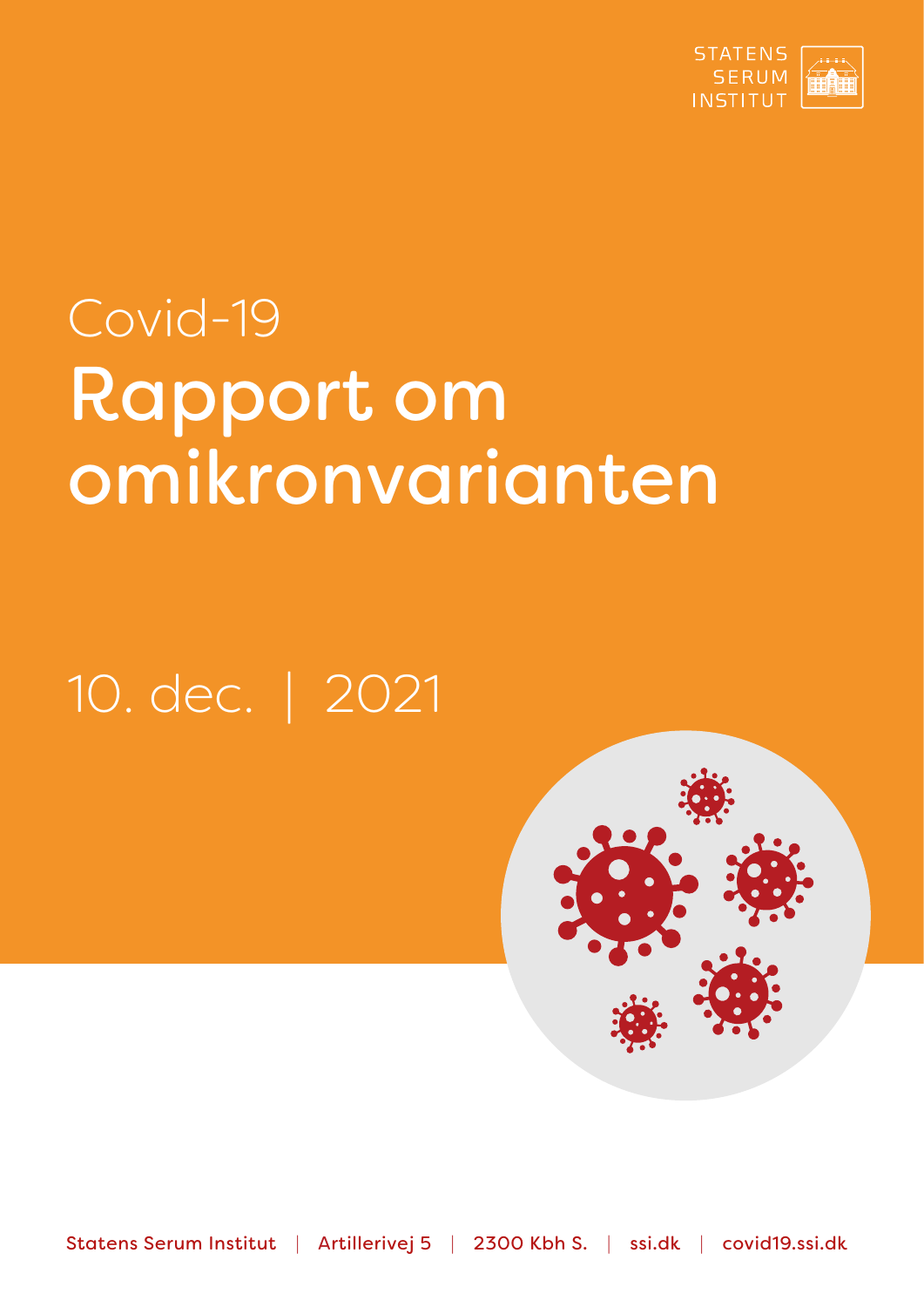

### **Status of the SARS-CoV-2 variant Omicron in Denmark**

**Status for SARS-CoV-2 varianten omikron i Danmark**

10 December 2021

Data from 22 November to 13.00 o'clock on 10 December represent a total of 1,280 B.1.1.529 (Omicron) SARS-CoV-2 cases in Denmark.

Few test results may not be included in the report due to data delays. Furthermore, small changes in data can occur retrospectively. Data included in this report are from 22 November to 10 December 2021 unless otherwise stated.

Omicron cases are identified through variant PCR and whole-genome sequencing (WGS).

For data opgjort i perioden fra d. 22. november 2021 til og med d. 10. december 2021 kl. 13.00 er der samlet fundet 1.280 tilfælde af SARS-CoV-2 varianten omikron (B.1.1.529) i Danmark.

Da data opgøres med en vis forsinkelse vil de seneste dages prøvesvar ikke indgå i rapporten og få tilfælde kan mangle. Derudover kan små ændringer i data forekomme bagudrettet. Data i denne rapport er for perioden 22. november 2021 til 10. december 2021, med mindre andet er angivet.

Det totale antal omikrontilfælde er opgjort ud fra variant-PCR og helgenomssekventering (WGS).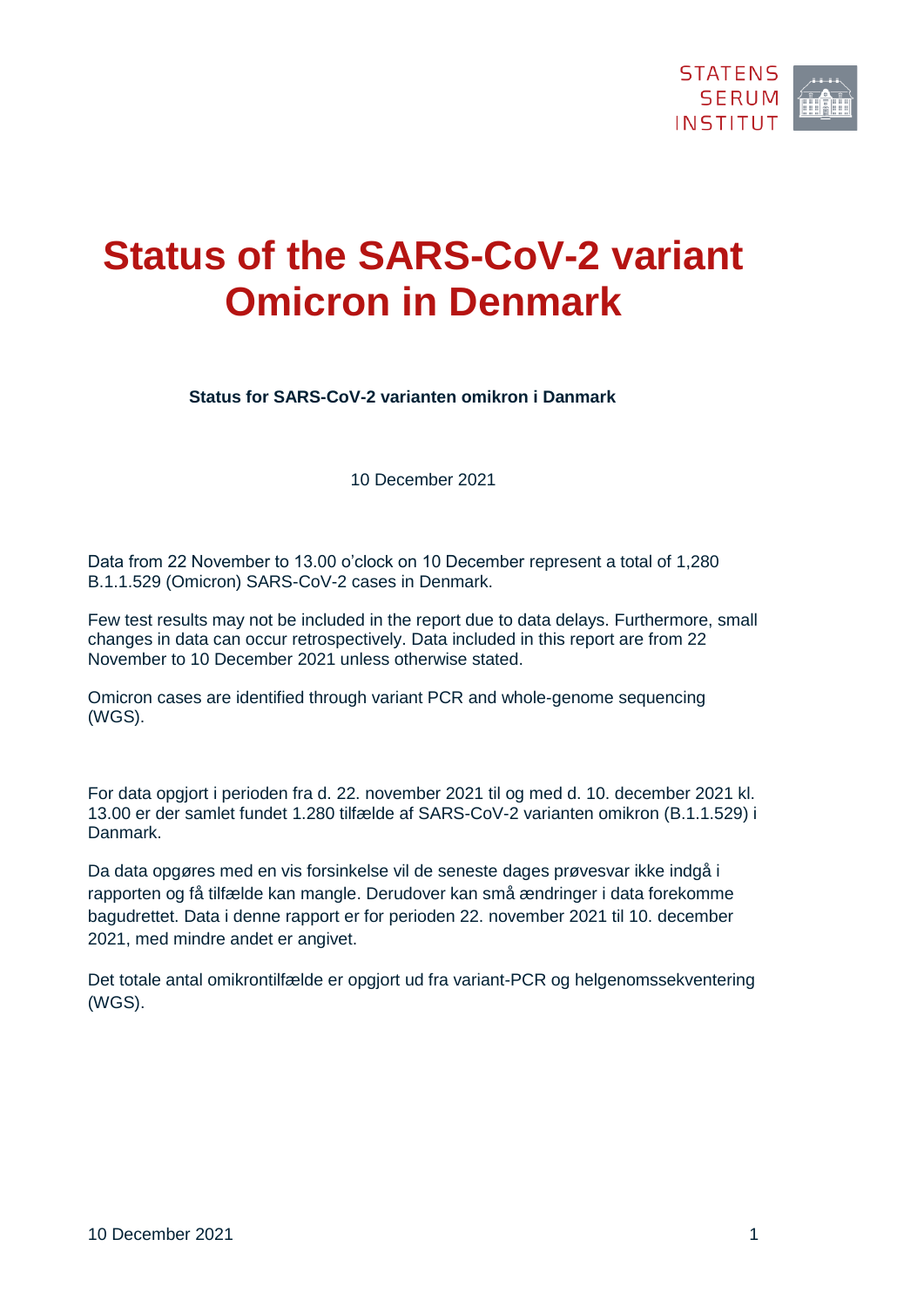

#### **Table 1. Number of Omicron cases in Denmark**

#### **Tabel 1. Antal omikrontilfælde i Danmark**

| <b>Status</b>                  | No. of cases | $\mathcal{A}$ |
|--------------------------------|--------------|---------------|
| Variant-PCR matching B.1.1.529 | 1.085        | 84.8          |
| WGS confirmed omikron cases    | 195          | 152           |
| Total                          | 1.280        | 100.0         |

#### **Table 2. Number of confirmed COVID-19 and Omicron cases per day**

#### **Tabel 2. Antal bekræftede covid-19- og omikrontilfælde per dag**

| <b>Date</b> | No. of confirmed<br><b>COVID-19 cases</b> | No. of Omicron<br>cases | <b>Percentage of</b><br>confirmed<br><b>COVID-19 cases</b><br>$(\%)$ |
|-------------|-------------------------------------------|-------------------------|----------------------------------------------------------------------|
| 22-11-2021  | 4,470                                     | 1                       | 0                                                                    |
| 23-11-2021  | 4,666                                     | 1                       | 0                                                                    |
| 24-11-2021  | 3,982                                     | 1                       | 0                                                                    |
| 25-11-2021  | 4,059                                     | 4                       | 0.1                                                                  |
| 26-11-2021  | 4,114                                     | $\overline{7}$          | 0.2                                                                  |
| 27-11-2021  | 3,813                                     | 3                       | 0.1                                                                  |
| 28-11-2021  | 3,849                                     | 10                      | 0.3                                                                  |
| 29-11-2021  | 5,048                                     | 10                      | 0.2                                                                  |
| 30-11-2021  | 5,368                                     | 26                      | 0.5                                                                  |
| 01-12-2021  | 4,491                                     | 76                      | 1.7                                                                  |
| 02-12-2021  | 4,528                                     | 60                      | 1.3                                                                  |
| 03-12-2021  | 5,126                                     | 76                      | 1.5                                                                  |
| 04-12-2021  | 5,058                                     | 102                     | $\overline{2}$                                                       |
| 05-12-2021  | 4,768                                     | 168                     | 3.5                                                                  |
| 06-12-2021  | 7,028                                     | 354                     | 5                                                                    |
| 07-12-2021  | 7,162                                     | 322                     | 4.5                                                                  |
| 08-12-2021  | Data pending                              | 59                      | Data pending                                                         |

The number of cases for the past two days are associated with some uncertainty due to data delays.

Antal tilfælde for de sidste to dage er forbundet med en del usikkerhed, da der kan forekomme forsinkelser i data.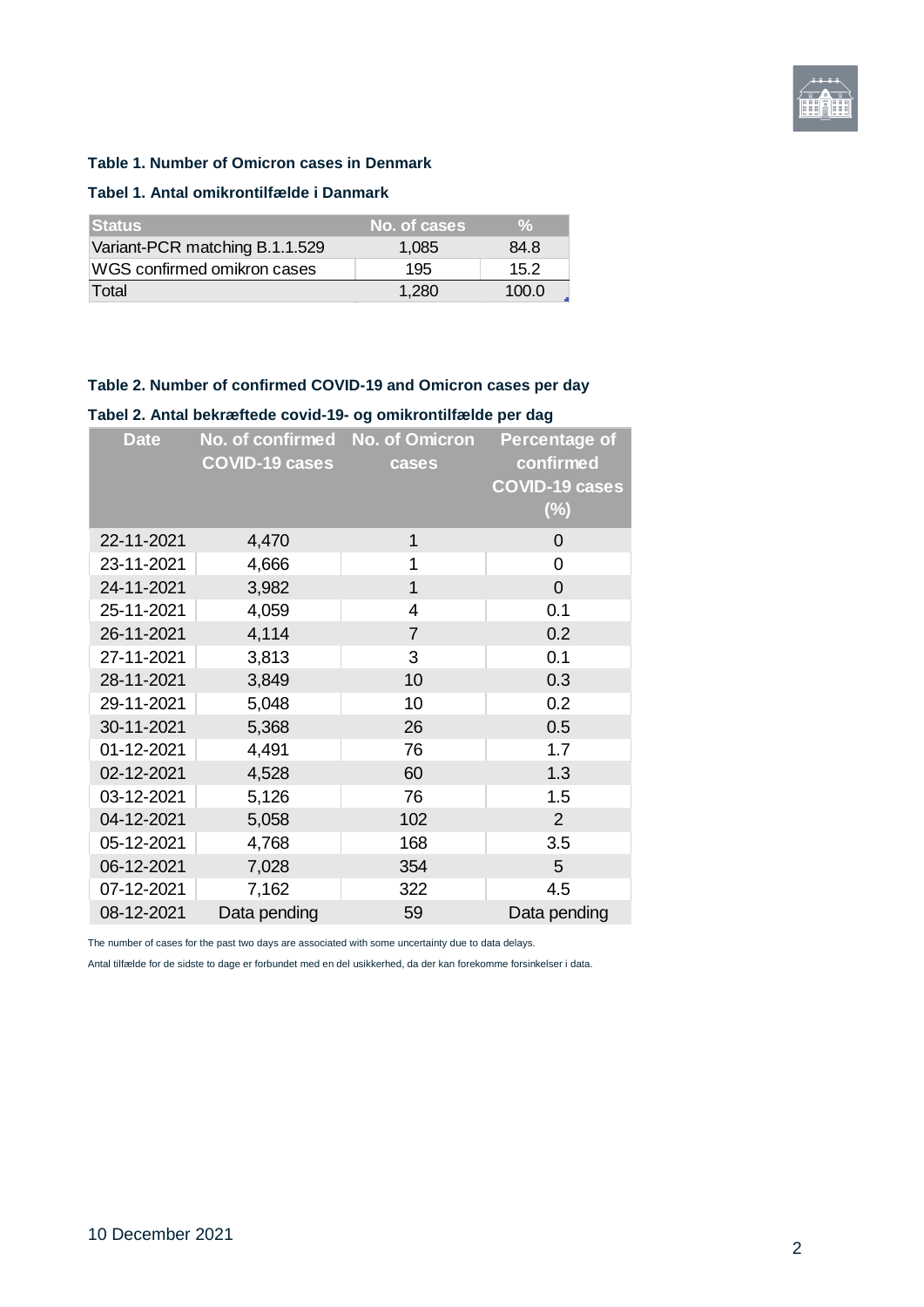

#### **Figure 1. Number of new Omicron cases per day, by region**



#### **Figur 1. Samlet antal nye omikrontilfælde fordelt på region per dag**

#### **Table 3. Number of Omicron cases by region, data up to 7 December 2021**

#### **Tabel 3. Regional fordeling af omikrontilfælde, data opgjort til og med 7. december 2021**

| <b>Region</b>          | No. of confirmed No. of Omicron<br><b>COVID-19 cases</b> | cases | Percentage of<br>confirmed COVID-19 |
|------------------------|----------------------------------------------------------|-------|-------------------------------------|
|                        |                                                          |       | cases (%)                           |
| Capital                | 34,745                                                   | 616   | 1.8                                 |
| Zealand                | 11,909                                                   | 39    | 0.3                                 |
| South Denmark          | 12,558                                                   | 69    | 0.5                                 |
| <b>Central Jutland</b> | 12,628                                                   | 393   | 3.1                                 |
| Northern Jutland       | 5,321                                                    | 94    | 1.8                                 |
| Not registered         | 369                                                      | 10    | 27                                  |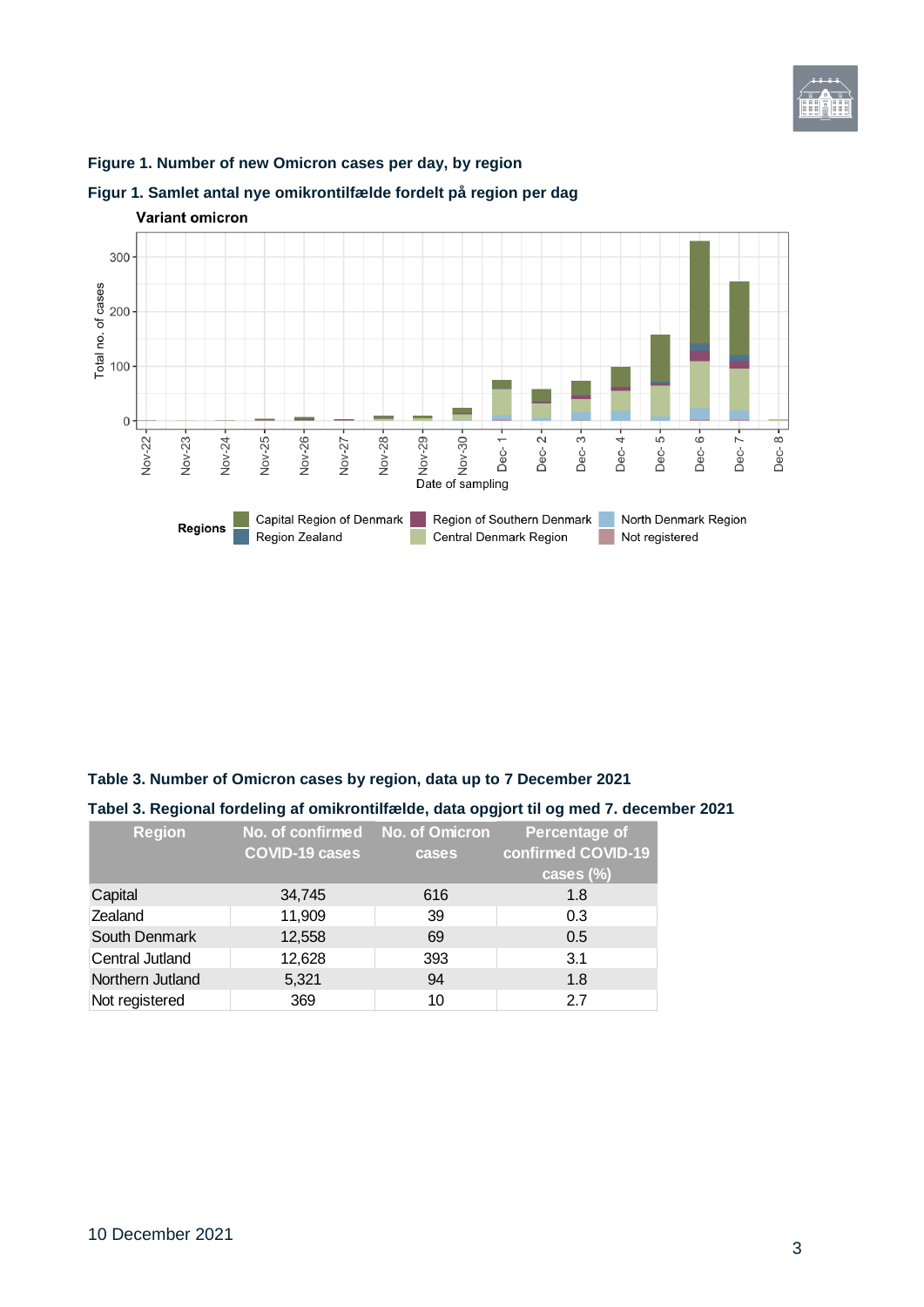





**Figure 3. Proportion of other SARS-CoV-2 variants and Omicron cases by age group**